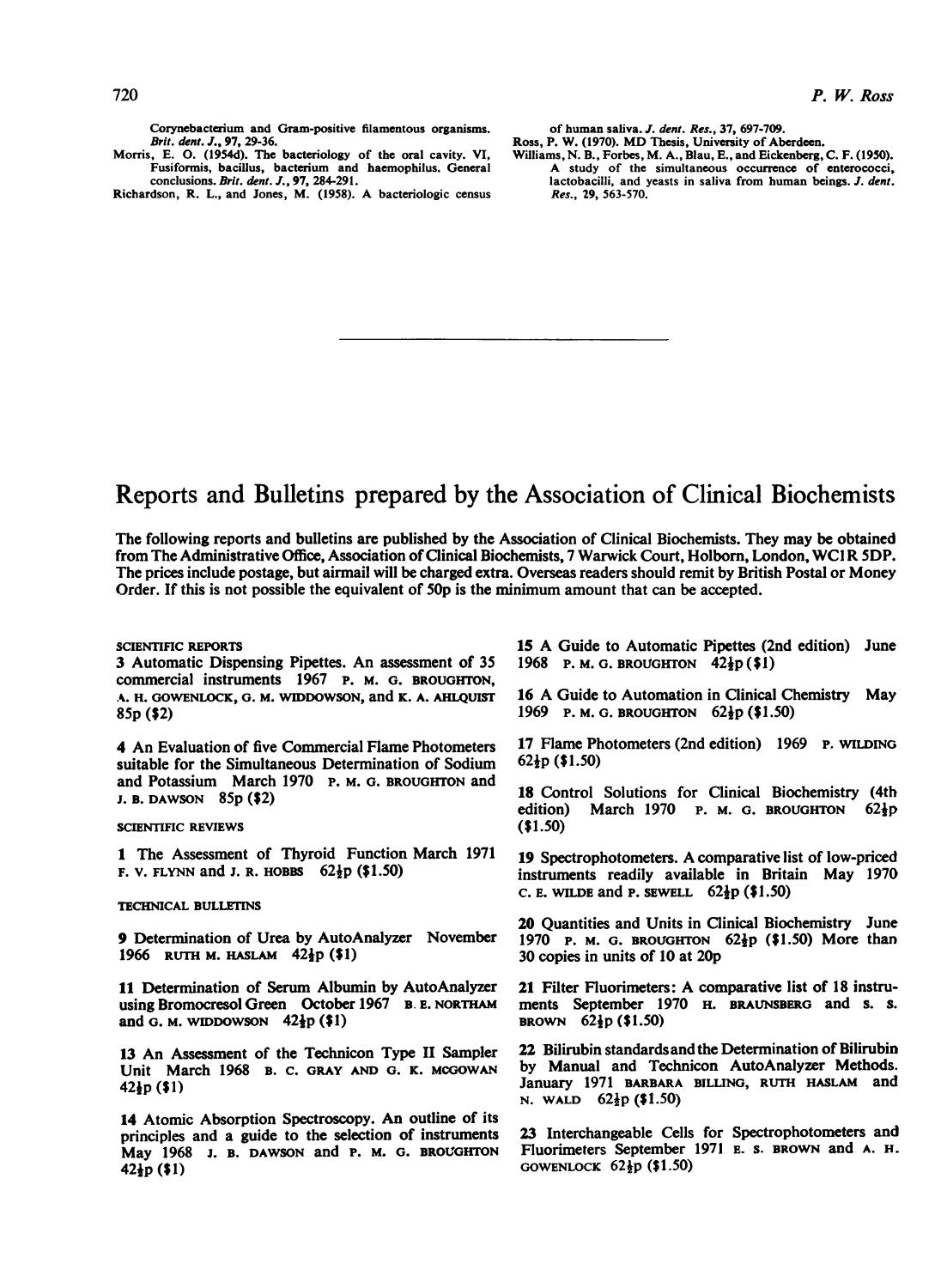- Kaltreider, H. B., and Talal, N. (1969). The neuropathy of Sjögren's syndrome. Ann. intern. Med., 70, 751-761.
- Lawrence, J. S. (1965). Epidemiology and genetics of rheumatoid arthritis. In Rheumatology-Annual Review, edited by J. Rotstein, vol. 2, p. 29. Karger, Basle.
- Leonhardt, E. T. G. (1967). Family studies in systemic lupus erythematosus. Clin. exp. Immunol., 2, 743-759.
- Mason, A. M. S., and Golding, P. L. (1970a). Renal tubular acidosis and autoimmune thyroid disease. Lancet, 2, 1104-1107.
- Mason, A. M. S., and Golding, P. L. (1970b). Hyperglobulinaemic renal tubular acidosis: a report of nine cases. Brit. med. J., 3, 143-146.
- The October 1971 Issue

### THE OCTOBER <sup>1971</sup> ISSUE CONTAINS THE FOLLOWING PAPERS

Lymphocytic tumours of the conjunctiva GWYN MORGAN

Recurrent hyperparathyroidism due to parathyroid carcinoma H. A. ELLIS, M. FLOYD, AND F. K. HERBERT

Histological findings in pseudomembranous trigonitis L. HENRY AND M. FOX

Pathology of Tangier disease PATRICIA M. BALE, P. CLIFrON-BLIGH, B. N. P. BENJAMIN, AND H. M. WHYTE

Histochemical detection of the enzyme deficiency in blood films in Wolman's disease BRIAN D. LAKE

Idiopathic thrombocytopenic purpura with normal platelet survival time G. W. K. DONALDSON, A. C. PARKER, M. MCARTHUR, AND J. RICHMOND

Identification of a congenital defect of factor VII in a colony of beagle dogs: the clinical use of the plasma L. POLLER, JEAN M. THOMSON, C. H. J. SEAR, AND WENDY THOMAS

Part I Identification of the clotting defect in a colony of beagles

Part II Clinical applications

Part III Quality control of tissue thromboplastin extracts by factor VII-deficient plasma

A method for studying antibiotic concentrations in inflammatory exudate J. A. RAEBURN

Colicine types of Shigella sonnei isolated in Hong Kong C. H. CHAN-TEOH, W. T. WONG, C. T. HUANG, AND H. SHUM

Identification of Corynebacterium diphtheriae by immunofluorescence during a diphtheria epidemic A. W. MCCRACKEN AND C. U. MAUNEY

Chick embryo inoculation as a pathogenicity test for Candida species BETTY M. PARTRIDGE, M. A. ATHAR, AND H. I. WINNER

Osler, A. G., Strauss, J. H., and Mayer, M. M. (1952). Diagnostic complement fixation; method. Amer. J. Syph., 36, 140-153. Rotstein, J., and Good, R. A. (1962). Significance of the simultaneous occurrence of connective tissue disease and agammaglobuli-

Wilson, I. D., Williams, R. C., and Tobian, L., Jr. (1967). Renal tubular acidosis. Three cases with immunoglobulin abnormalities in the patients and their kindreds. Amer. J. Med., 43,

Wrong, O., and Davies, H. E. F. (1959). The excretion of acid in

naemia. Ann. rheum. Dis., 21, 202-206.

renal disease. Quart. J. Med., 28, 259-313.

356-370.

Study on dioxan separation in the radioimmunoassay of human growth hormone, human chorionic gonadotrophin, adrenocorticotrophic hormone, and insulin M. STAHL, J. GIRARD, J. B. BAUMANN, AND P. W. NARS

Abbreviations for names of enzymes of diagnostic importance D. N. BARON, D. W. MOSS, P. G. WALKER, AND J. H. WILKINSON

Beta-propiolactone as an agent for enzyme sterilization K. J. STOKES

On-line acquisition of the output of a multi-channel analyzer (SMA 12/60) by means of an Elliott computer system N. W. CARTER AND P. D. GRIFFITHS

#### Technical methods

Quantitative estimation of protein by electroimmunodiffusion on Cellogel acetate membranes J. WATKINS, BRENDA ATKINS, AND E. J. HOLBOROW

A simple capillary tube method for the determination of the specific gravity of 25 and 50  $\mu$ l quantities of urine R. H. WATTS

Demonstration of basement membrane in renal biopsies by silver-methenamine on thin epoxy-resin sections R. C. GLADWIN

Estimation of 3-O-methyl-D-glucose in the presence of glucose K. N. FRAYN AND P. I. ADNITT

#### Present day practice

Pitfalls of Australia antigen detection and screening J. KOHN AND J. R. MORGAN

Letters to the Editor

Book reviews

Copies are still available and may be obtained from the PUBLISHING MANAGER, BRITISH MEDICAL ASSOCIATION, TAVISTOCK SQUARE, WC1H 9JR price £1.05